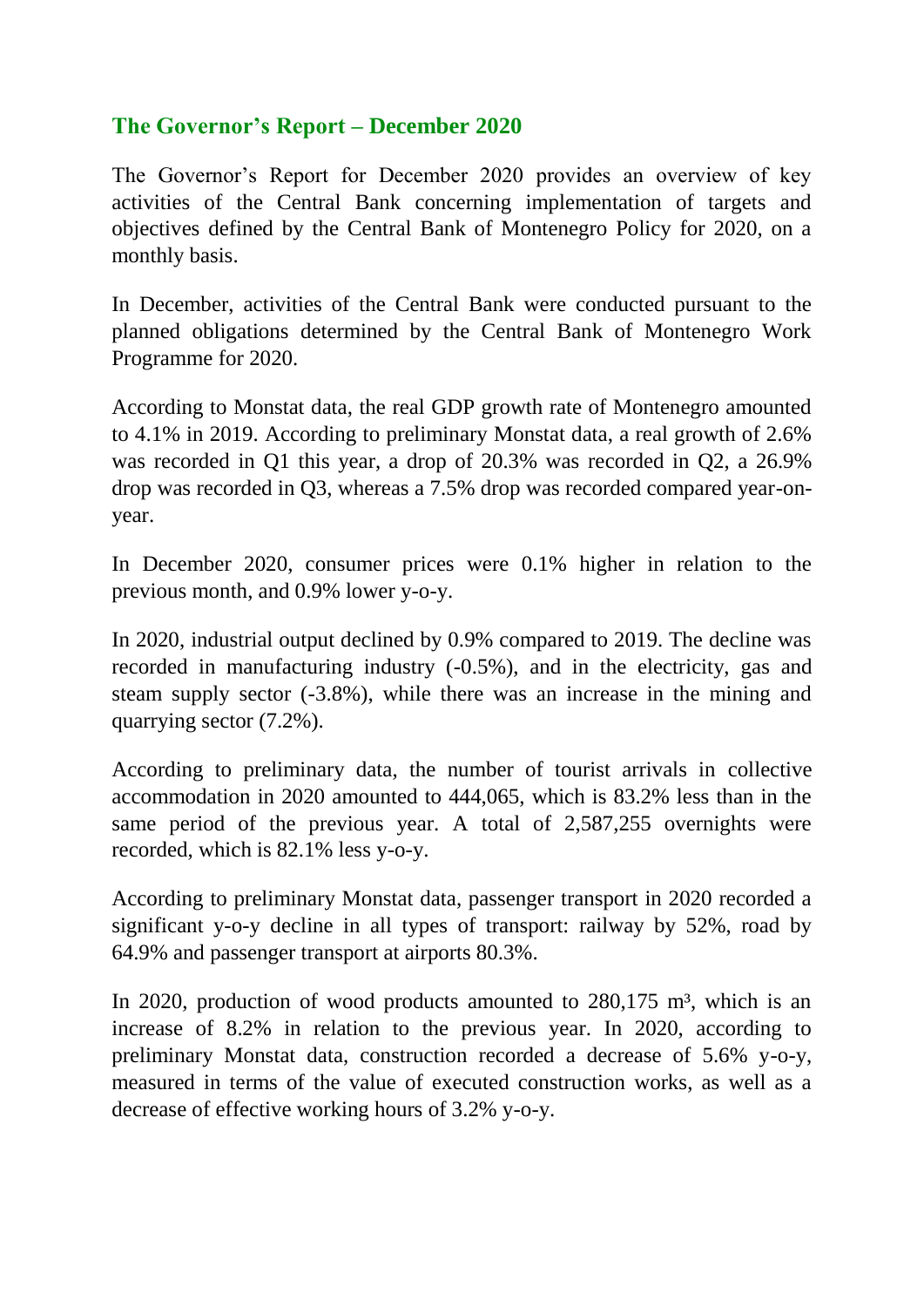In December 2020, the average number of employed persons amounted to 160,978 or by 1.8% less compared to the previous month and by 18.9% more in relation to December 2019. In December 2020, the number of unemployed persons amounted to 47,509 which represents an increase of 1% in relation to the previous month and an increase of 26.3% compared to December 2019.

As at 31 December 2020, out of 50,133 business entities registered as active in the Central Registry of Business Entities, and as having active accounts in the Central Registry of Transaction Accounts, a total of 15,167 or 30.3% were frozen. Compared to the previous month, the number of blocked business entities was 0.2% higher, while compared to the same month of 2019, its growth stood at 3.9%. At end-May 2020, the total amount of debt used as the basis for the freezing of accounts amounted to 745.5 million euros, showing a monthly and an annual increase of 6.4% and 21%, respectively.

As at 31 December 2020, out of the total number of business entities with frozen accounts (15,167) a total of 1,584 business entities were under uninterrupted blockage up to 365 days, with frozen funds in the amount of 89,311,472.37 euros or 12% of the total amount of frozen funds. The number of business entities under uninterrupted blockage for over 365 days was 13,583 with frozen funds in the amount of  $656,203,727.77$  euros or 88% of the total amount of frozen funds of business entities.

As at 31 December 2020, debt concentration was relatively high, considering that top 10 debtors (0.07% of total recorded debtors) accounted for 22.7% of the total debt being the basis for freezing of accounts. In addition, 50 of blocked business entities (0.3% of total number of blocked business entities) accounted for 43.6% of the total debt used as the basis for the account freeze.

The total assets of banks at end-December 2020 amounted to 4.59 billion euros, which represents an annual growth of 17.5 million euros, or 0.4%. In terms of the structure of aggregate balance sheet of banks, total loans make up the dominate share. At end-December 2020 total loans amounted to 3,159.2 million euros, which is 2.7% lower in relation to the previous month yet 3.2% higher in relation to December 2019.

In the structure of liabilities, deposits made up the main share of 73.5%. In December 2020, deposits in banks amounted to 3.372,9 million euros, rising by 0.2% m-o-m and declining by 3% y-o-y. At the end of this month, total capital of banks amounted to 586.7 million euros, decreasing by 6.3% m-o-m, and by 1.9% y-o-y.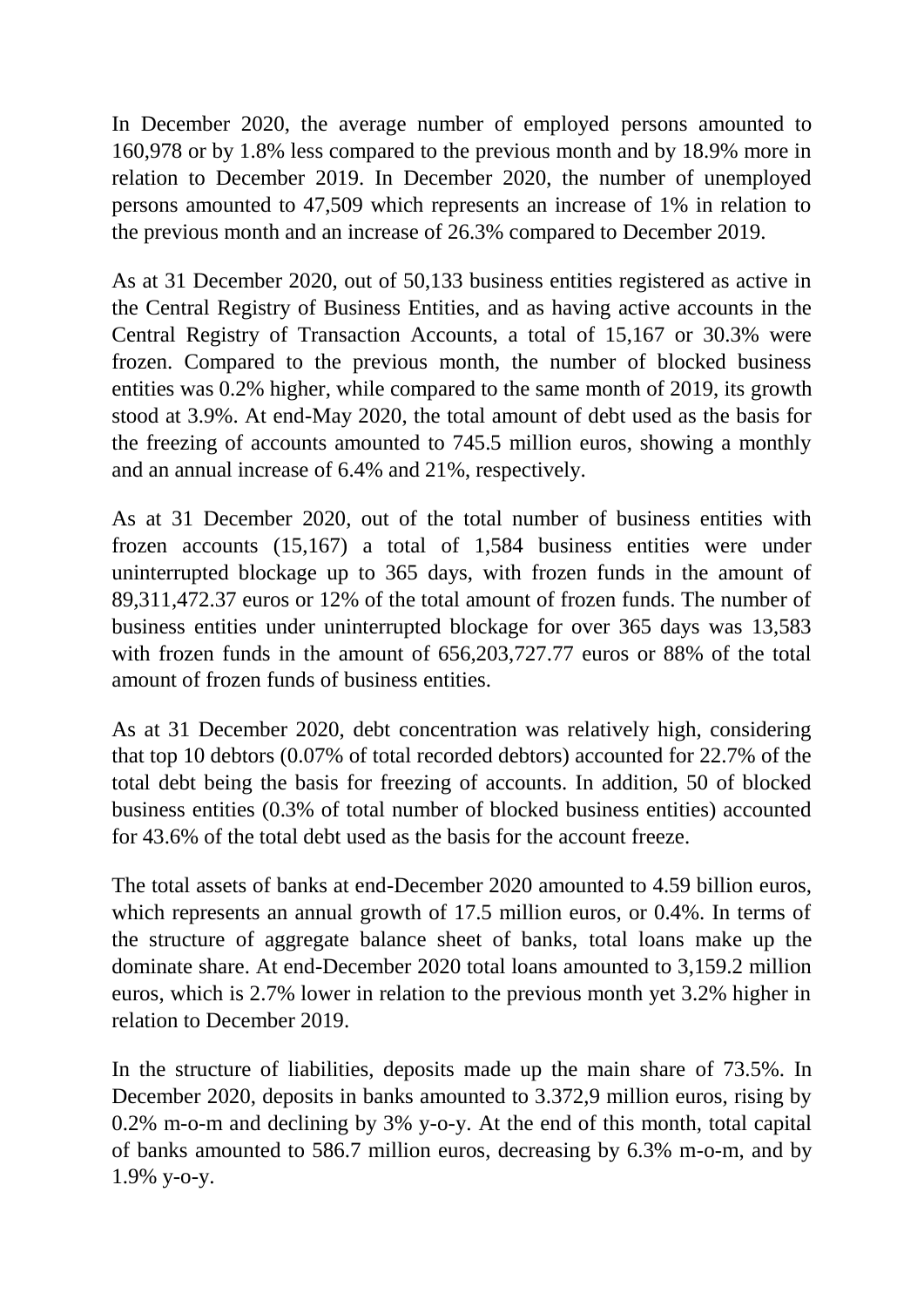Past due banking loans over 30 days (without interests, and prepayments and accruals) amounted to 168.7 million euros as at end-December 2020, which is a monthly drop of 21.8% and an increase of 45.5% y-o-y. At end-December 2020, non-performing loans (without interests, and prepayments and accruals) amounted to 172.1 million euros and made up 5.5% of total loans. In relation to the previous month, non-performing loans of banks decreased by 10.4%, while recording an annual increase of 19%.

At end-December 2020, the weighted average lending effective interest rate on total loans granted amounted to 5.84% which represents a monthly decrease of 0.02 percentage points and a decrease of 0.17 percentage points y-o-y. The weighted average effective interest rate (WAEIR) on new loans amounted to 5.16% in December 2020, which represents a monthly increase of 0.02 percentage points, and a decrease of 0.86 percentage points in relation to December 2019. The weighted average effective deposit interest rate (WAEDIR) amounted to 0.40% at end-December 2020, increasing by 0.01 percentage points in relation to the previous month, while it recorded a decline of 0.01 percentage points in relation to end-December 2019.

At end-December 2020, reserve requirement of banks amounted to 179.4 million euros, which represents a monthly increase of 1.5 million euros or 0.8%, while in relation to the corresponding period of the previous year reserve requirements decreased by 80.7 million euros or 31%. During December 2020, all banks allocated and maintained reserve requirements within prescribed limits. In the total allocated reserve requirement, 51.4% was allocated to the reserve requirement account in the country, while 48.6% was at the CBCG foreign accounts.

This year, the gross insurance premium amounted to 93.7 million euros. Nonlife insurance premiums still accounted for the main share in its structure with 78.9%, while invoiced life insurance premiums accounted for 21.1%.

The effected turnover in 2020 was 31.4 million euros done through 1,762 transactions, and it was 90.1% lower year-on-year. As at 31 December 2020, stock exchange capitalisation amounted to 3,177.7 million euros, recording a monthly and an annual decrease of 0.6% and 8%, respectively. At the same time, the MONEX index stood at 10,328.64 index points, recording a 4.9% monthly growth, yet the annual decrease of 9.4%. The MNSE10 SE index amounted to 712.83 index points, recording a monthly increase of 12.6% and an annual decrease of 8.3%.